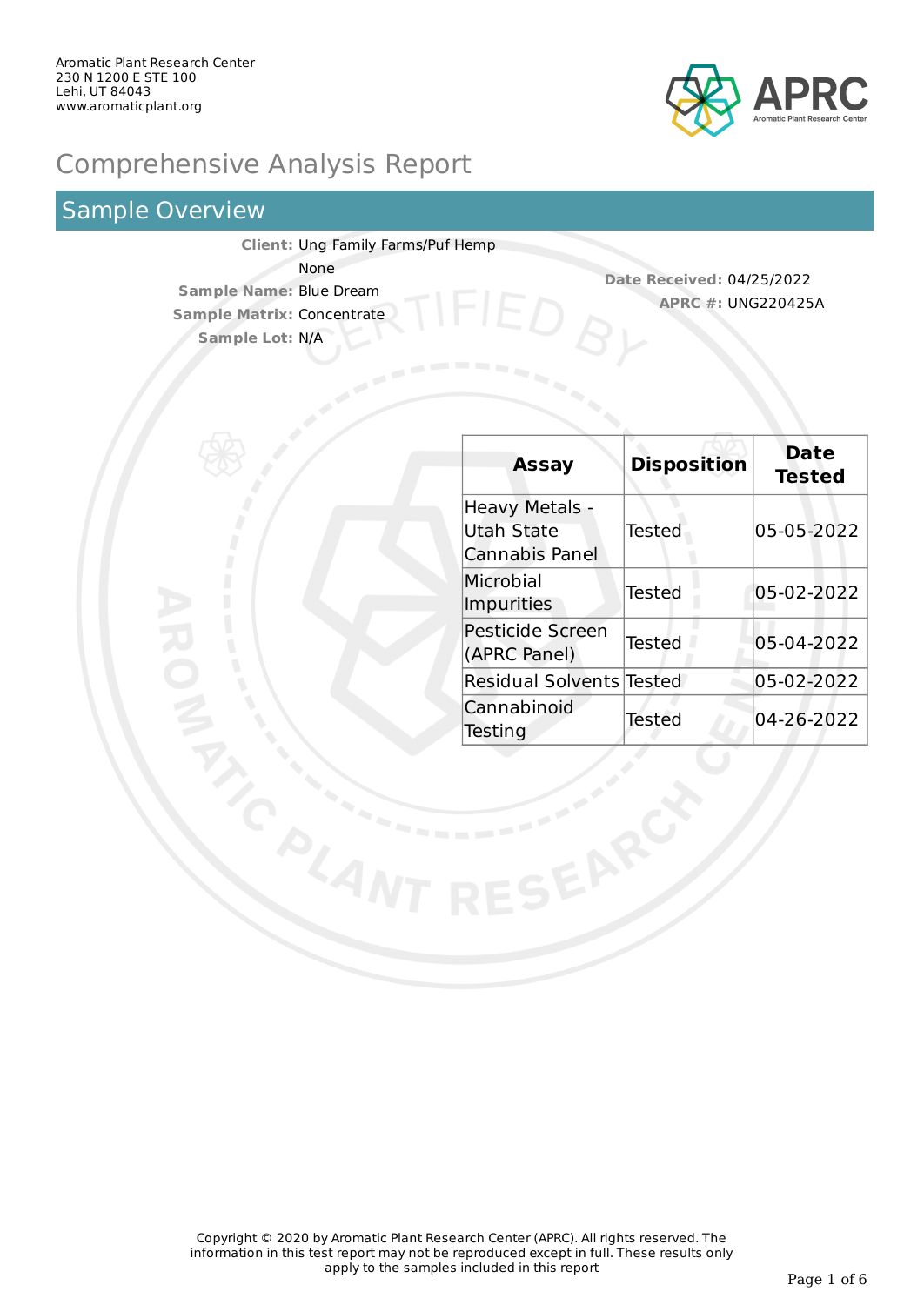# **Heavy Metals**



| Method: CTLA   |                     | Sample Name: Blue Dream |                 | APRC Lot Number: UNG220425A |  |  |
|----------------|---------------------|-------------------------|-----------------|-----------------------------|--|--|
| <b>Analyte</b> | <b>Result (ppm)</b> | LOD (ppm)               | Threshold (ppm) | Pass/Fail                   |  |  |
| Arsenic        | < 0.001             | 0.001                   | 2.00            | Pass                        |  |  |
| Cadmium        | < 0.001             | 0.001                   | 0.82            | Pass                        |  |  |
| Lead           | 0.047               | 0.001                   | 1.20            | Pass                        |  |  |
| Mercury        | < 0.001             | 0.001                   | 0.40            | Pass                        |  |  |

Heavy metal analysis is completed in partnership with Contract Testing Laboratories of America, Orem UT.

Performed by: CTLA

Reviewed by: William Deutschman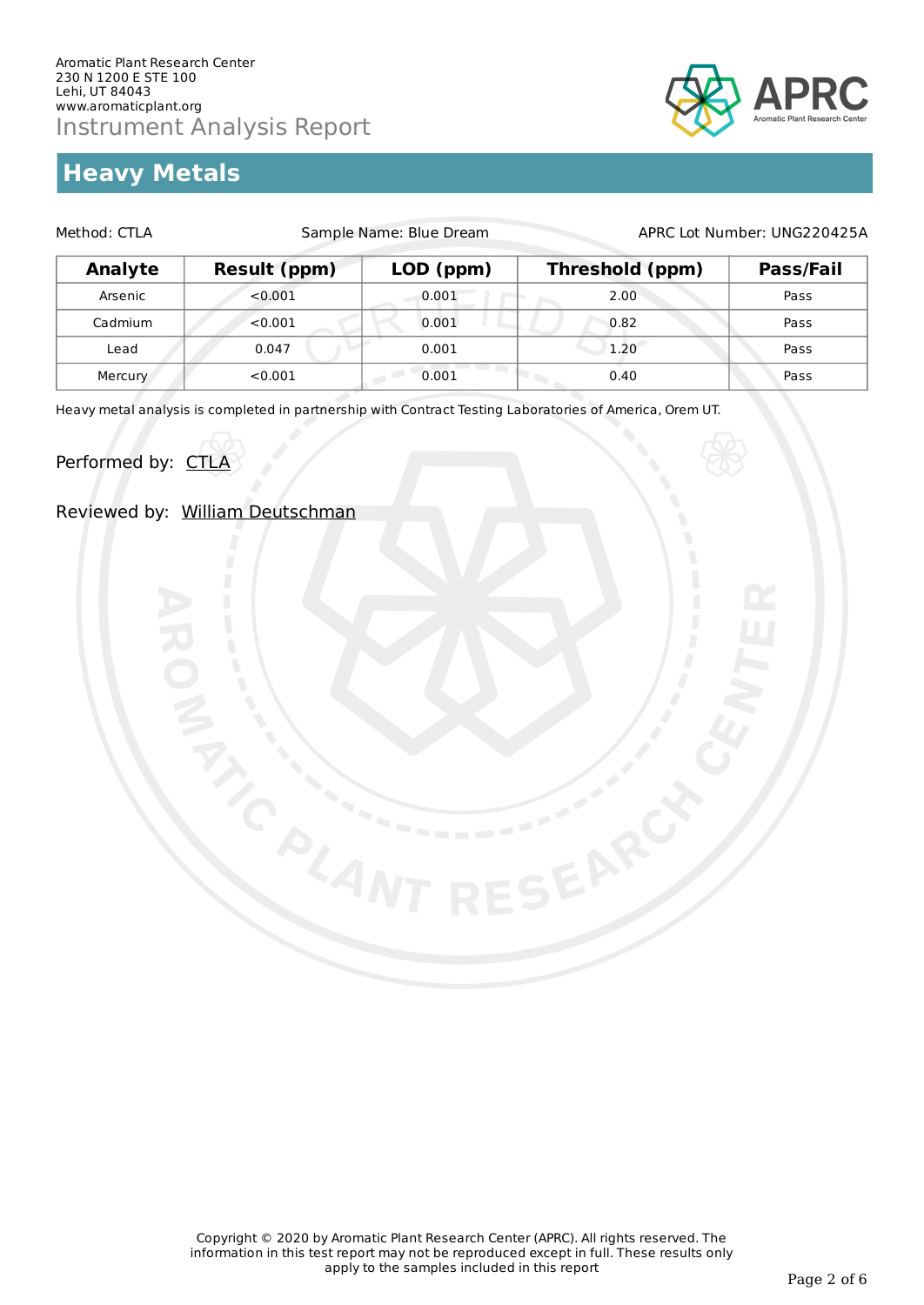

# **Microbial Impurities**

| Sample Name: Blue Dream<br>Method: 1-2034.01 |                        |                       | APRC Lot Number: UNG220425A |  |
|----------------------------------------------|------------------------|-----------------------|-----------------------------|--|
|                                              | <b>Total Counts</b>    |                       |                             |  |
| <b>Microbial Group:</b>                      | <b>Result (CFU/g):</b> | <b>Specification:</b> | <b>Disposition:</b>         |  |
| <b>Total Aerobic Bacteria</b>                | $<$ 10                 | $\leq 10.000$         | Pass                        |  |
| <b>Total Yeast and Mold</b>                  | $<$ 10                 | $\leq 1.000$          | Pass                        |  |

| <b>Specific Organism Identification</b> |                |                       |                     |
|-----------------------------------------|----------------|-----------------------|---------------------|
| <b>Microbial Organism:</b>              | <b>Result:</b> | <b>Specification:</b> | <b>Disposition:</b> |
| Aspergillus flavus                      | <b>ND</b>      | Report Only           | Not Detected        |
| Aspergillus fumigatus                   | <b>ND</b>      | Report Only           | Not Detected        |
| Aspergillus niger                       | <b>ND</b>      | Report Only           | Not Detected        |
| Aspergillus terreus                     | ND.            | Report Only           | Not Detected        |
| Escherichia coli - Non shigella         | <b>ND</b>      | Report Only           | Not Detected        |
| Escherichia coli - Shigella spp         | <b>ND</b>      | <b>Report Only</b>    | Not Detected        |
| Listeria monocytogenes                  | <b>ND</b>      | Report Only           | Not Detected        |
| Salmonella - Specific Gene              | ND.            | Report Only           | Not Detected        |
| Staphylococcus aureus                   | ND.            | Report Only           | Not Detected        |
| Pseudomonas aeruginosa                  | ND.            | Report Only           | Not Detected        |

Performed by: Jordan Morley Notes: Foreign Matter: Not Detected

Reviewed by: Spencer Kipfmueller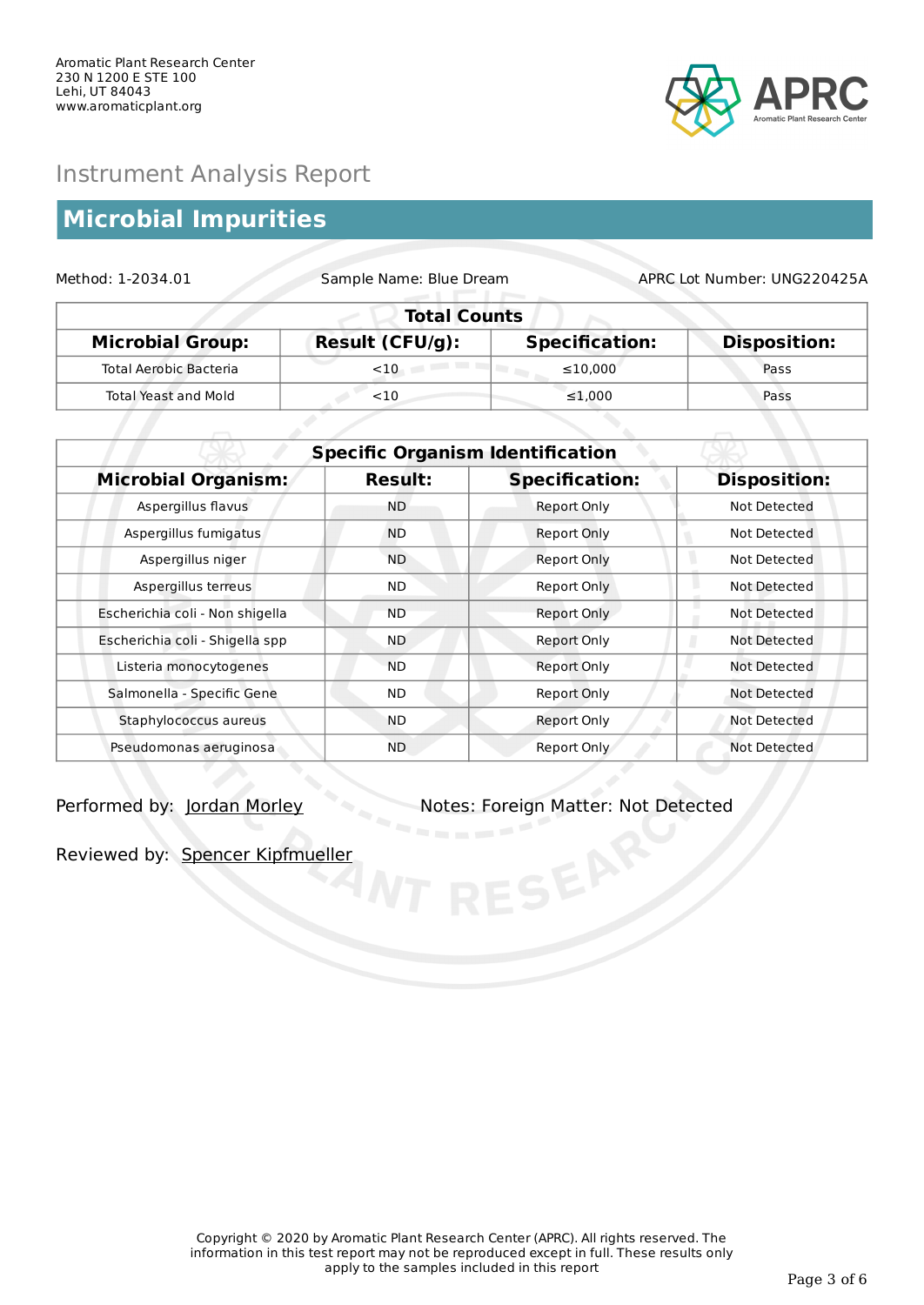## **Pesticides**



| <b>Pesticide:</b>   | Finding    | <b>Action Limit (µg/</b><br>g) | Pass/<br>Fail | Pesticide:                                    | <b>Finding</b> | Action Limit (µg/<br>g) | Pass/<br>Fail |
|---------------------|------------|--------------------------------|---------------|-----------------------------------------------|----------------|-------------------------|---------------|
| Abamectin           | <b>ND</b>  | 0.5                            | Pass          | Hexythiazon                                   | <b>ND</b>      | 1.0                     | Pass          |
| Acephate            | <b>ND</b>  | 0.4                            | Pass          | Imazal<br><b>Contract Contract Contract</b>   | <b>ND</b>      | 0.2                     | Pass          |
| Acequinocyl         | <b>ND</b>  | 2.0                            | Pass          | Imidacloprid                                  | <b>ND</b>      | 0.4                     | Pass          |
| Acetamiprid         | <b>ND</b>  | 0.2                            | Pass          | Kresoxim-methyl                               | <b>ND</b>      | 0.4                     | Pass          |
| Aldicarb            | <b>ND</b>  | 0.4                            | Pass          | <b>Malathion A</b>                            | <b>ND</b>      | 0.2                     | Pass          |
| Azoxystrobin        | <b>ND</b>  | 0.2                            | Pass          | Metalaxyl                                     | <b>ND</b>      | 0.2                     | Pass          |
| Bifenazate          | <b>ND</b>  | 0.2                            | Pass          | Methiocarb                                    | <b>ND</b>      | 0.2                     | Pass          |
| Bifenthrin          | <b>ND</b>  | 0.2                            | Pass          | Methomyl                                      | <b>ND</b>      | ٦<br>0.4                | Pass          |
| <b>Boscalid</b>     | <b>ND</b>  | 0.4                            | Pass          | Methylparathion                               | ND             | ٠<br>0.2<br>a.          | Pass          |
| Carbaryl            | <b>ND</b>  | 0.2                            | Pass          | <b>MGK-264</b>                                | <b>ND</b>      | 0.2                     | Pass          |
| Carbofuran          | <b>ND</b>  | 0.2                            | Pass          | Myclobutanil                                  | <b>ND</b>      | 0.2                     | Pass          |
| Chlorantraniliprole | <b>ND</b>  | 0.2                            | Pass          | Naled                                         | <b>ND</b>      | I<br>0.5                | Pass          |
| Chlorfenapyr        | ND.        | 1.0                            | Pass          | Oxamyl                                        | ND             | ш<br>1.0                | Pass          |
| Chlorpyrifos        | <b>ND</b>  | 0.2                            | Pass          | Paclobutrazol                                 | <b>ND</b>      | D<br>0.4                | Pass          |
| Clofentezine        | <b>ND</b>  | 0.2                            | Pass          | Permethrins                                   | ND             | 0.2                     | Pass          |
| Cyfluthrin          | <b>ND</b>  | 1.0                            | Pass          | Phosmet                                       | ND.            | 0.2                     | Pass          |
| Cypermethrin        | <b>ND</b>  | 1.0                            | Pass          | Piperonylbutoxide                             | <b>ND</b>      | 2.0                     | Pass          |
| Daminozide          | <b>ND</b>  | 1.0                            | Pass          | Prallethrin                                   | ND             | 0.2                     | Pass          |
| Dichlorvos          | <b>ND</b>  | $0.1\,$                        | Pass          | Propiconazole                                 | ND             | 0.4                     | Pass          |
| Diazinon            | <b>ND</b>  | 0.2                            | Pass          | <b>Contract Contract Contract</b><br>Propoxur | <b>ND</b>      | 0.2                     | Pass          |
| Dimethoate          | <b>ND</b>  | 0.2                            | Pass          | Pyrethrin                                     | <b>ND</b>      | 1.0                     | Pass          |
| Ethoprophos         | ND.        | 0.2                            | Pass          | Pyridaben                                     | <b>ND</b>      | 0.2                     | Pass          |
| Etofenprox          | <b>ND</b>  | 0.4                            | Pass          | Spinosad                                      | <b>ND</b>      | 0.2                     | Pass          |
| Etoxazole           | ${\sf ND}$ | 0.2                            | Pass          | Spinetoram                                    | <b>ND</b>      | 0.1                     | Pass          |
| Fenoxycarb          | ND         | 0.2                            | Pass          | Spirotetramat                                 | ND             | 0.2                     | Pass          |
| Fenpyroximate       | <b>ND</b>  | 0.4                            | Pass          | Spiroxamine                                   | ND             | 0.4                     | Pass          |
| Fipronil            | ND         | 0.4                            | Pass          | Tebuconazole                                  | ND             | 0.4                     | Pass          |
| Flonicamid          | <b>ND</b>  | 1.0                            | Pass          | Thiacloprid                                   | ND             | 0.2                     | Pass          |
| Fludioxonil         | <b>ND</b>  | $0.4\,$                        | Pass          | Thiamethoxam                                  | ${\sf ND}$     | $0.2\,$                 | Pass          |

#### Method: Sample Name: Blue Dream APRC Lot Number: UNG220425A

| Performed Noura |       | Reviewed | Prabodh |
|-----------------|-------|----------|---------|
| by:             | Ahmed | bv:      | Satyal  |

Trifloxystrobin ND 0.2 Pass

Copyright © 2020 by Aromatic Plant Research Center (APRC). All rights reserved. The information in this test report may not be reproduced except in full. These results only apply to the samples included in this report Page 4 of 6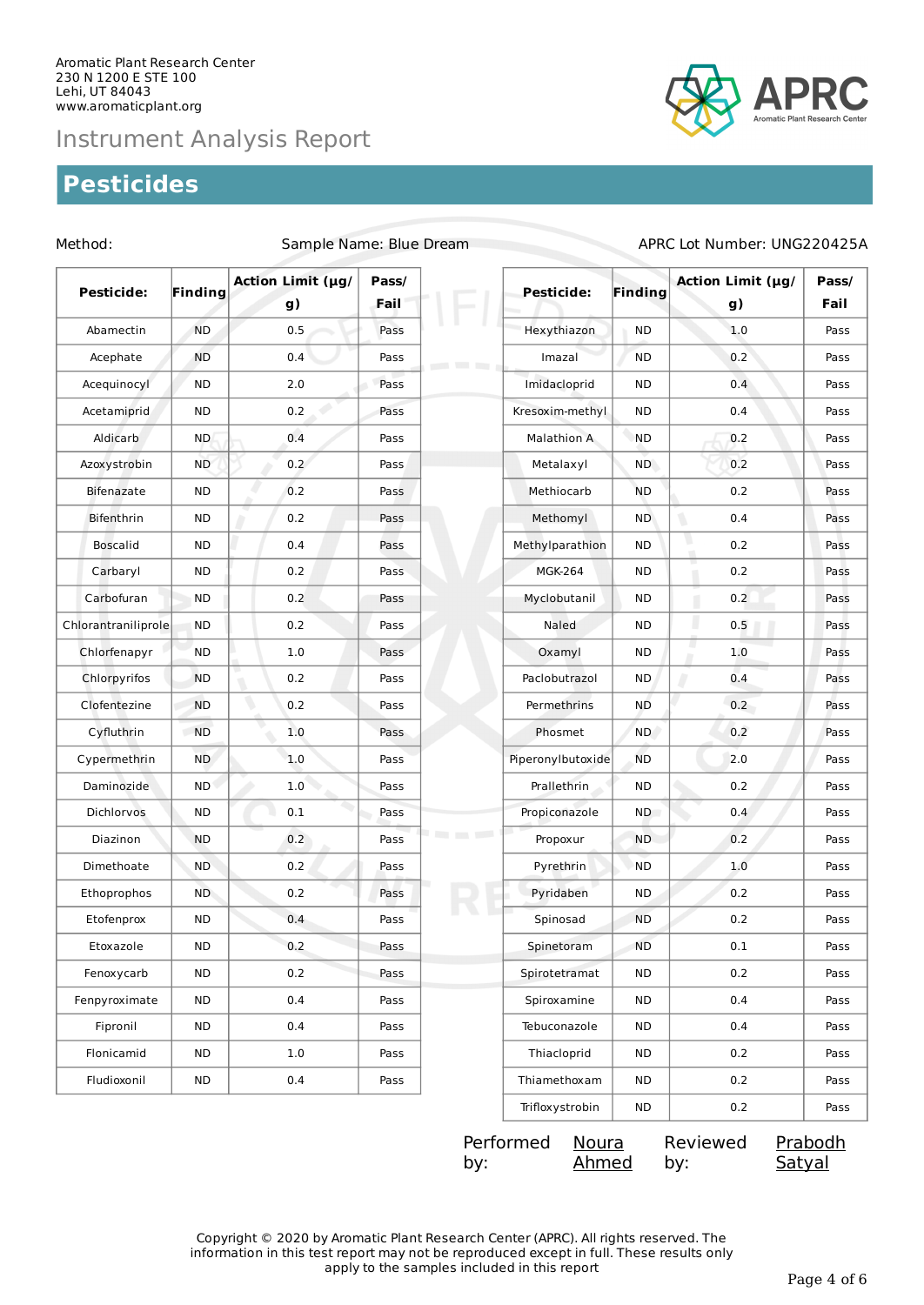## **Residual Solvents**



### Method: 1-2027.02 Sample Name: Blue Dream APRC Lot Number: UNG220425A

| <b>Residual Solvent</b> |           | Finding (µg/g) Action Level (µg/g) Pass/Fail |      |
|-------------------------|-----------|----------------------------------------------|------|
| Dimethyl sulfoxide      | <b>ND</b> | 5000                                         | Pass |
| N, N-dimethylacetamide  | <b>ND</b> | 1090                                         | Pass |
| 1,2 Dimethoxyethane     | <b>ND</b> | 100                                          | Pass |
| 1,4 Dioxane             | <b>ND</b> | 380                                          | Pass |
| 1-Butanol               | <b>ND</b> | 5000                                         | Pass |
| 1-Pentanol              | ND        | 5000                                         | Pass |
| 1-Propanol              | <b>ND</b> | 5000                                         | Pass |
| 2-Butanone              | <b>ND</b> | 5000                                         | Pass |
| 2-Butanol               | <b>ND</b> | 5000                                         | Pass |
| 2-Ethoxyethanol         | <b>ND</b> | 160                                          | Pass |
| 2-Methylbutane          | <b>ND</b> | 5000                                         | Pass |
| 2-Propanol              | 11.398    | 5000                                         | Pass |
| Acetone                 | <b>ND</b> | 5000                                         | Pass |
| Acetonitrile            | 15.627    | 410                                          | Pass |
| Benzene                 | <b>ND</b> | $\overline{2}$                               | Pass |
| <b>Butane</b>           | <b>ND</b> | 5000                                         | Pass |
| Cumene                  | <b>ND</b> | 70                                           | Pass |
| Cyclohexane             | ND        | 3880                                         | Pass |
| Dichloromethane         | ND        | 600                                          | Pass |
| 2,2-Dimethylbutane      | <b>ND</b> | 290                                          | Pass |
| 2,3-Dimethylbutane      | <b>ND</b> | 290                                          | Pass |
| m, p-Xylene             | <b>ND</b> | See Total Xylenes                            | Pass |
| o-Xylene                | <b>ND</b> | See Total Xylenes                            | Pass |
| Ethanol                 | <b>ND</b> | 5000                                         | Pass |
| Ethyl Acetate           | ND        | 5000                                         | Pass |
| Ethyl Benzene           | ND        | See Total Xylenes                            | Pass |
| Ethyl Ether             | <b>ND</b> | 5000                                         | Pass |
| Ethylene Glycol         | <b>ND</b> | 620                                          | Pass |
| Ethylene Oxide          | <b>ND</b> | 50                                           | Pass |

| <b>Residual Solvent</b> |           | Finding (µg/g) Action Level (µg/g) Pass/Fail |      |
|-------------------------|-----------|----------------------------------------------|------|
| Heptane                 | <b>ND</b> | 5000                                         | Pass |
| Hexane                  | ND.       | 290                                          | Pass |
| Isopropyl Acetate       | <b>ND</b> | 5000                                         | Pass |
| Methanol                | ND.       | 3000                                         | Pass |
| Methylpropane           | <b>ND</b> | 5000                                         | Pass |
| 2-Methylpentane         | ND.       | 290                                          | Pass |
| 3-Methylpentane         | <b>ND</b> | 290                                          | Pass |
| N, N-Dimethylformamide  | <b>ND</b> | 880                                          | Pass |
| Pentane                 | 20.034    | 5000                                         | Pass |
| Propane                 | <b>ND</b> | 5000                                         | Pass |
| Pyridine                | <b>ND</b> | 100                                          | Pass |
| Sulfolane               | <b>ND</b> | 160                                          | Pass |
| Tetrahydrofuran         | ND.       | 720                                          | Pass |
| Toluene                 | ND.       | 890                                          | Pass |
| <b>Total Xylenes</b>    | <b>ND</b> | 2170                                         | Pass |

† Per Utah state code 4-41a-701(3) Section R68-29-6 ‡ Total Xylenes is a combination of the following: o-Xylene, m-Xylene, p-Xylene, and Ethylbenzene

> Overall Disposition: Pass Performed By: Anil Rokaya Reviewed By: Riley Hunter